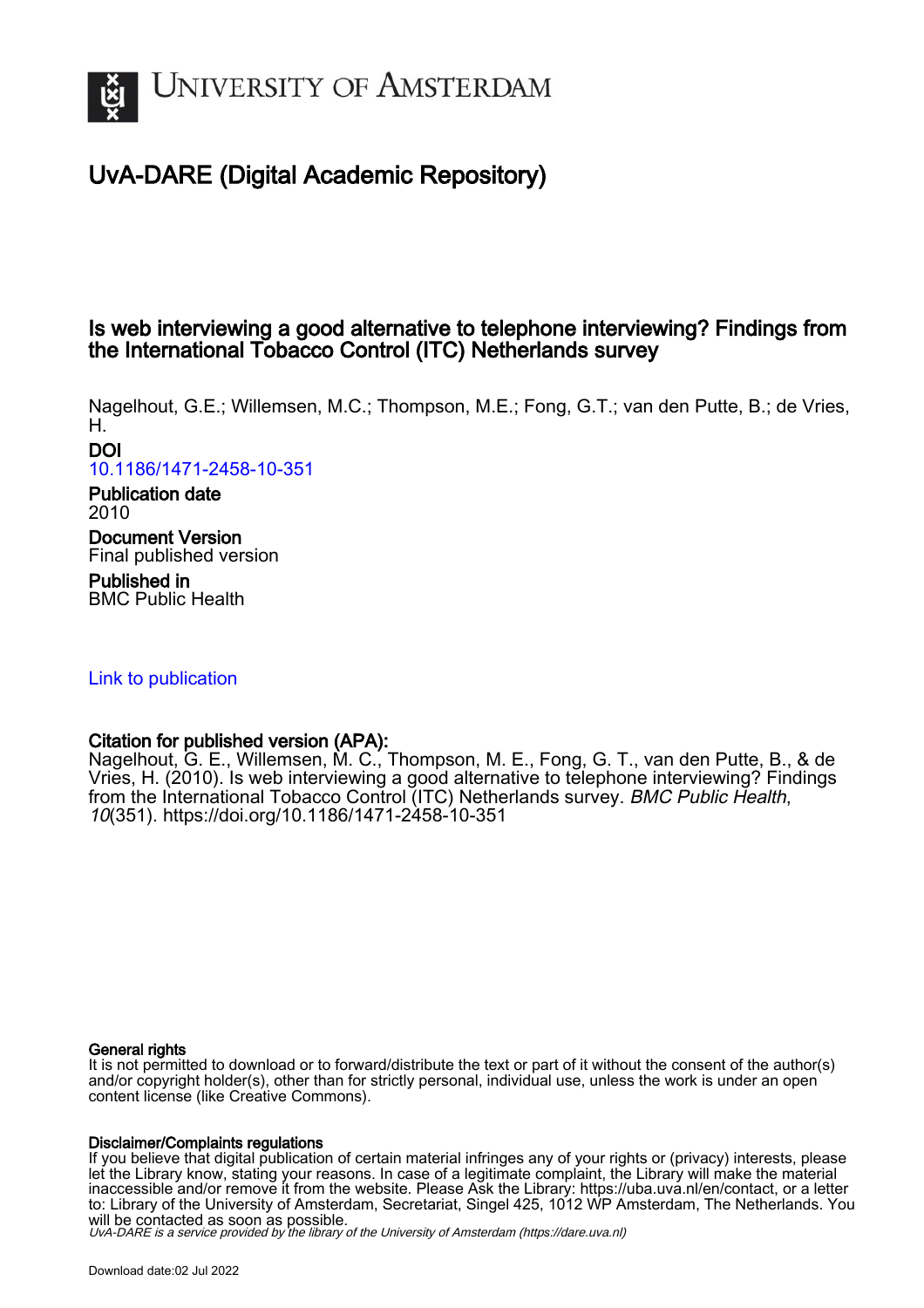# **RESEARCH ARTICLE Open Access**



# Is web interviewing a good alternative to telephone interviewing? Findings from the International Tobacco Control (ITC) Netherlands Survey

Gera E Nagelhout<sup>\*1,2</sup>, Marc C Willemsen<sup>1,2</sup>, Mary E Thompson<sup>3</sup>, Geoffrey T Fong<sup>3,4</sup>, Bas van den Putte<sup>5</sup> and Hein de Vries1

## **Abstract**

**Background:** Web interviewing is becoming increasingly popular worldwide, because it has several advantages over telephone interviewing such as lower costs and shorter fieldwork periods. However, there are also concerns about data quality of web surveys. The aim of this study was to compare the International Tobacco Control (ITC) Netherlands web and telephone samples on demographic and smoking related variables to assess differences in data quality.

**Methods:** Wave 1 of the ITC Netherlands Survey was completed by 1,668 web respondents and 404 telephone respondents of 18 years and older. The two surveys were conducted in parallel among adults who reported smoking at least monthly and had smoked at least 100 cigarettes over their lifetime.

**Results:** Both the web and telephone survey had a cooperation rate of 78%. Web respondents with a fixed line telephone were significantly more often married, had a lower educational level, and were older than web respondents without a fixed line telephone. Telephone respondents with internet access were significantly more often married, had a higher educational level, and were younger than telephone respondents without internet. Web respondents were significantly less often married and lower educated than the Dutch population of smokers. Telephone respondents were significantly less often married and higher educated than the Dutch population of smokers. Web respondents used the "don't know" options more often than telephone respondents. Telephone respondents were somewhat more negative about smoking, had less intention to quit smoking, and had more self efficacy for quitting. The known association between educational level and self efficacy was present only in the web survey.

**Conclusions:** Differences between the web and telephone sample were present, but the differences were small and not consistently favourable for either web or telephone interviewing. Our study findings suggested sometimes a better data quality in the web than in the telephone survey. Therefore, web interviewing can be a good alternative to telephone interviewing.

## **Background**

Web interviewing is becoming increasingly popular worldwide, because it has several advantages over telephone and paper-and-pencil interviewing. Web interviewing is less costly than telephone interviewing, and allows for lengthier questionnaires, a shorter fieldwork

period, and the inclusion of visual stimuli [[1-](#page-9-0)[3](#page-9-1)]. In comparison with paper-and-pencil interviewing, web interviewing requires no data entry, presents one interview question at a time, and can use complicated skip patterns [[4\]](#page-9-2). However, there are concerns that web surveys may yield data of lower quality. According to the 'total survey error' framework, data quality of surveys can be threatened by sampling error, coverage error, non-response error, and measurement error [\[5](#page-9-3)].



© 2010 Nagelhout et al; licensee BioMed Central Ltd. This is an Open Access article distributed under the terms of the Creative Com-**BioMed** Central mons Attribution License (http://creativecommons.org/licenses/by/2.0), which permits unrestricted use, distribution, and reproduction in any medium, provided the original work is properly cited.

<sup>\*</sup> Correspondence: gnagelhout@stivoro.nl

<sup>1</sup> Maastricht University/CAPHRI, PO Box 616, 6200 MD Maastricht, the Netherlands

Full list of author information is available at the end of the article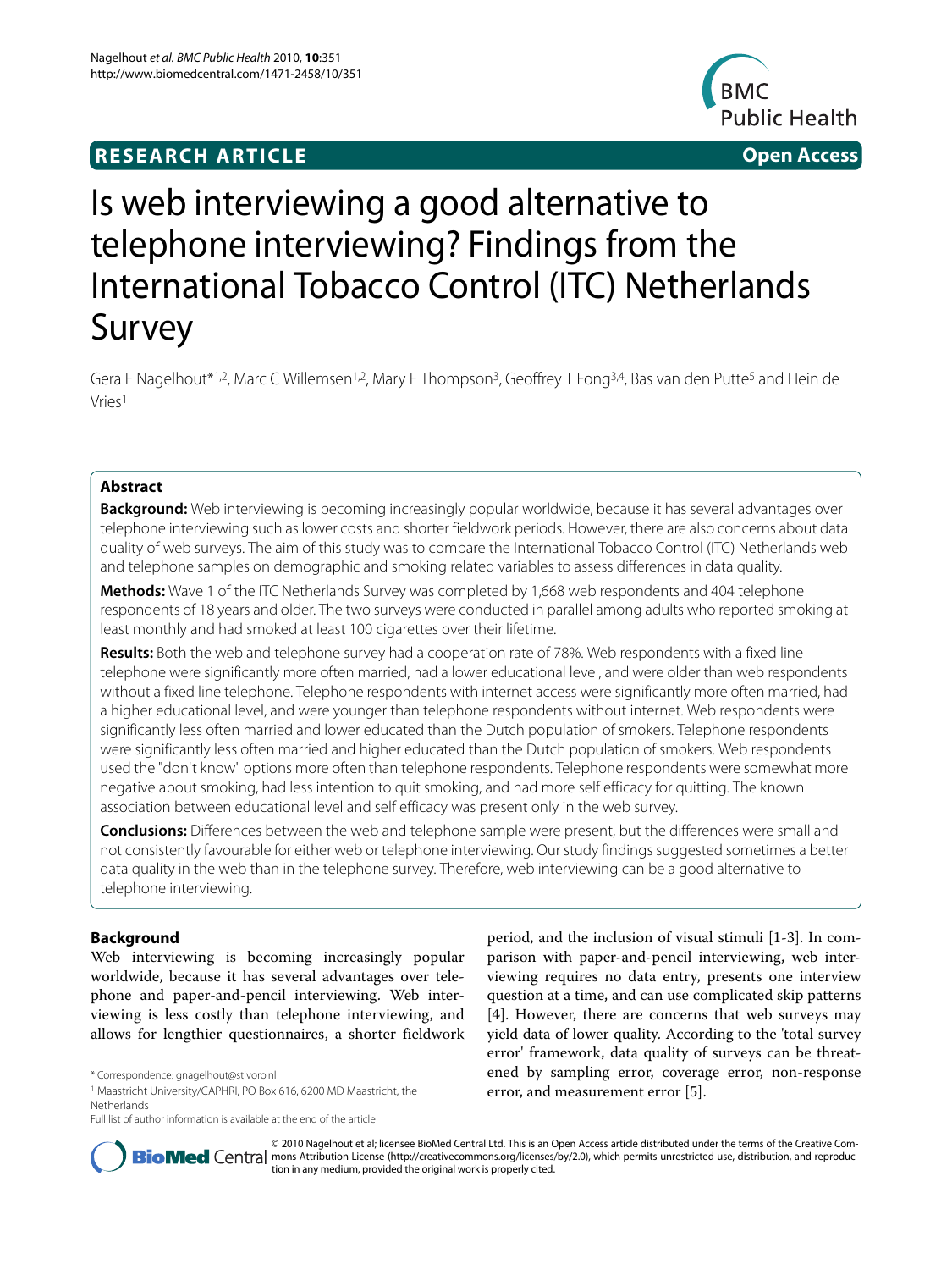*Sampling error* occurs when a sample of the population is surveyed rather than the entire population [[5\]](#page-9-3). Due to sampling error, point estimates of a sample study will not be precisely the same when another sample or the entire population is surveyed. When using probability samples, sampling error variability can be evaluated and described in terms of confidence intervals. However, web samples are not always created using probability sampling, but are often based on self selection. Self selection may result in a systematic bias, and the associated variability cannot reliably be described with a confidence interval.

*Coverage error* occurs when the list or frame from which the sample is taken does not correspond to the population of interest [[5](#page-9-3)]. This error is for example present in a web survey when the findings are generalised to the entire population in a country were not everyone has internet access. Studies from the United States and Canada have shown that populations with internet access differed from populations without internet access, with those with internet access being younger, more often employed, less often part of a minority group, having more education, and having a higher income [[6-](#page-9-4)[10](#page-9-5)].

*Non-response error* occurs when not all sampled respondents participate in the survey [[5](#page-9-3)]. When the actual respondents are not a random part of the initial sample, the respondents may not be representative of the population of interest. This was for example found in a U.S. web sample, where the responding part contained more females, non-minorities, higher educated and middle-aged respondents than the non-responding part [\[7\]](#page-9-6).

*Measurement error* occurs when the measure employed is not an accurate or unbiased measure of what was to be measured, or is variable, lacking in precision or reliability [[5\]](#page-9-3). The mode of data collection is an important factor here, because it determines the way in which questions are asked or presented [[3\]](#page-9-1). Several studies have shown that web and telephone interviewing yield different results [[2,](#page-9-7)[11,](#page-9-8)[12\]](#page-9-9). However, measurement error differences due to interviewing mode are mostly minor [[6,](#page-9-4)[13-](#page-9-10) [15](#page-10-0)]. An example of measurement error differences due to interviewing mode is more socially desirable responding in telephone than in web surveys, which possibly happens due to the feeling of less anonymity with telephone than with web interviewing [[2,](#page-9-7)[12](#page-9-9)[,16](#page-10-1)]. There are indications that telephone interviewing results in less reliable and valid measures than paper-and-pencil interviewing [[13](#page-9-10)] and in more complicated factor structures than web interviewing [[11](#page-9-8)].

This study focuses on differences in coverage error, non-response error, and measurement error of a national survey on smoking related behaviours, beliefs, and knowledge that was conducted in parallel by web and by telephone in the Netherlands. The Netherlands is a country where almost the whole population has internet

access [\[17](#page-10-2)] and where web surveying is common practice. Although this correspondence between frame and population might be expected to lead to less survey error for web surveys in the Netherlands, this question has not so far been studied.

Although there have been few studies of survey mode effects carried out in the area of tobacco control, first reports indicate that smoking related questions can be reliably answered online [[18-](#page-10-3)[20](#page-10-4)]. There is evidence that smokers are less likely to have access to the internet and that those who have access use it less often than nonsmokers [[9,](#page-9-11)[21\]](#page-10-5). However, it has also been found that smokers are more likely to prefer online research [[22\]](#page-10-6).

The current study is part of the International Tobacco Control Policy Evaluation (ITC) Project, which studies the effects of tobacco control policies on the attitudes and behaviours of smokers in 20 countries. The standard ITC survey mode in high-income countries is telephone, by means of random digit dialling. The ITC Netherlands Survey, which began in 2008, differs from other ITC surveys in that a mixed mode design was used. Some respondents were surveyed using telephone interviewing, but the majority of respondents were surveyed by web interviewing using samples drawn from a large populationbased internet panel. The ITC Netherlands Survey will be used to assess differences in survey data quality on smoking when using web versus telephone interviewing.

Findings of the ITC Project are used to generalise to the population of smokers in different countries. Therefore, using a mode of interviewing that yields representative results is a very important part of the project. An important objective of tobacco control research in general is studying differences between smokers of different socioeconomic status groups. Smokers of lower socioeconomic status groups are less likely to quit smoking [[23,](#page-10-7)[24\]](#page-10-8), as is evidenced by lower scores on determinants of smoking cessation [[25\]](#page-10-9). In this study we will therefore test whether the differences between smokers of different socioeconomic status groups in determinants of smoking cessation are present in both the web and telephone survey.

We assessed differences in coverage error, nonresponse error and measurement error. The following research questions were addressed: (1) Were there more indications of coverage error in the web sample or in the telephone sample? (2) Were there more indications of non-response error in the web sample or in the telephone sample? (3) Were there indications of measurement error differences between the web sample and the telephone sample?

## **Methods**

The ITC Netherlands Survey was cleared for ethics by the Human Research Ethics Committee of the University of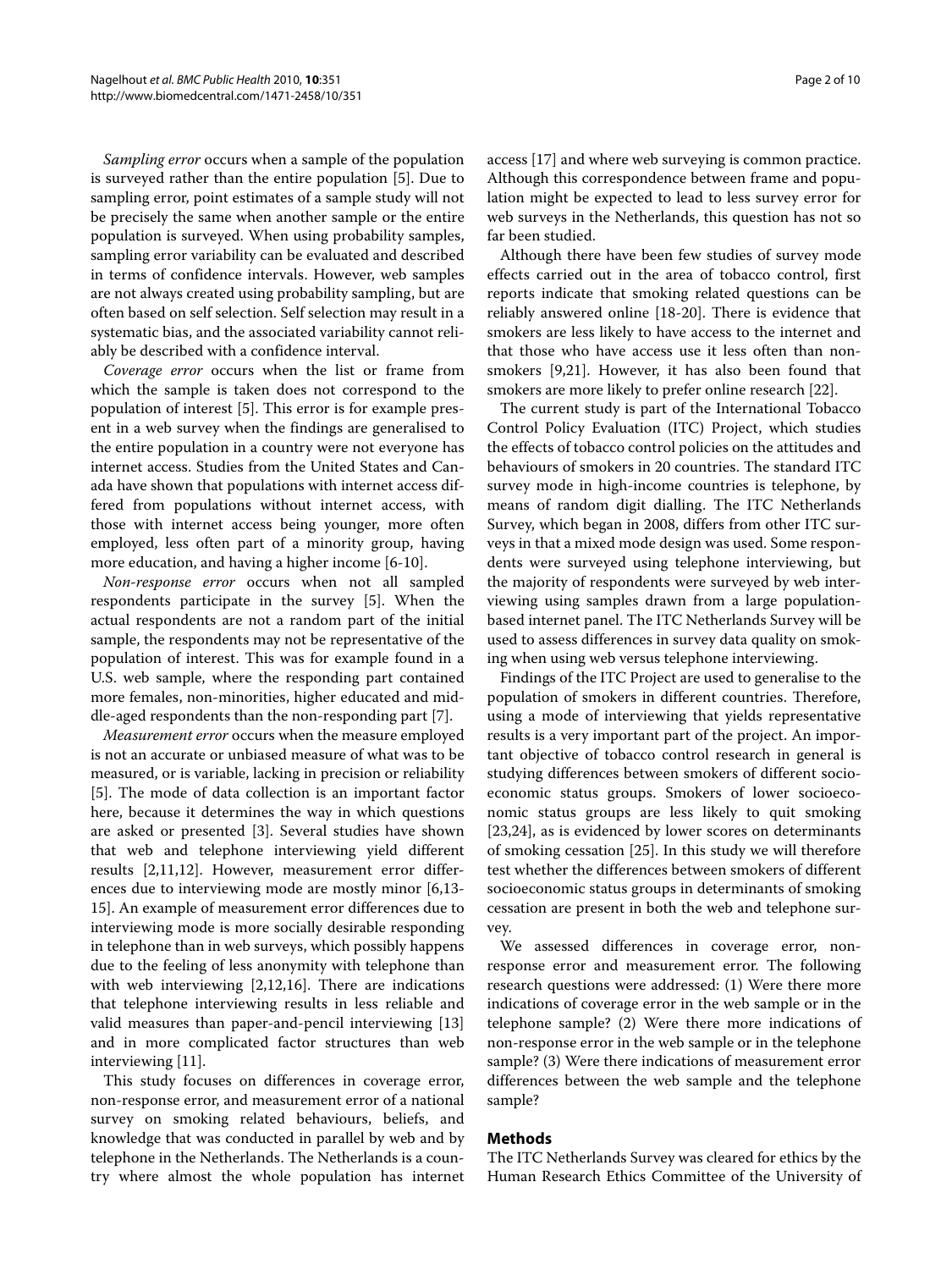Waterloo and the Central Committee on Research Involving Human Subjects in the Netherlands.

#### **Web sample**

The web respondents were drawn from TNS NIPObase, a large probability-based database with over 140,000 potential Dutch web respondents who have indicated their willingness to participate in research on a regular basis. TNS NIPObase panel members are actively recruited by TNS NIPO. People cannot apply for participation, which results in a low number of professional and inattentive respondents [[26](#page-10-10)]. Web panel members are recruited by phone or mail, but not by internet. A screening procedure selected respondents that met the inclusion criteria for the ITC Netherlands Survey: being a monthly smoker of manufactured or roll-your-own cigarettes and having smoked at least 100 cigarettes in their lifetime. Quotas on gender, geographic region, household size, and education were determined from the 2007 Dutch Continuous Survey of Smoking Habits (DCSSH) to get a sample that was representative of Dutch smokers aged 15 years or older. The DCSSH is a national surveillance survey on smoking with weekly measurements of over 4,000 smoking respondents in 2007 and uses web respondents from TNS NIPObase. An announcement email about the web survey was sent to 2,331 smoking respondents from TNS NIPObase. The announcement email contained information about the subject of the survey, the time needed to fill it in, and the reimbursement that respondents could receive. It also contained a link to the website with conditions from TNS NIPObase. TNS NIPObase panel members had to read and agree to these conditions before becoming a panel member. The regulations state that members' personal information would be protected and that their participation in the surveys was voluntary. The web survey was completed from April 16 to April 25, 2008 by 1,820 respondents of 15 years and older. We analysed the data from 1,668 respondents who were 18 years and older. The respondents received compensation for their participation in the survey by earning points for every answered question, as is standard procedure in the TNS NIPObase web panel. The points could be exchanged into money, which ranged between 5 and 7 Euro for this survey.

#### **Telephone sample**

The starting point of sampling the telephone respondents was the TNS NIPObase, which contains over 80,000 respondents with fixed line telephone numbers. This database is nationally representative on postal codes and matching telephone numbers. A sample was drawn by randomly taking telephone numbers from the database. The last two digits of each randomly drawn number were automatically replaced by two random digits. In total 28,563 numbers were called by the interviewers. When an interviewer reached an individual on the telephone, the interviewer asked how many people in the household fit the inclusion criteria: those reporting smoking at least monthly and who had smoked at least 100 cigarettes in their lifetime. In households where more than one person fit the criteria, the interviewer asked to speak with the person whose birthday was coming up next. The fieldwork took place from March 12 to April 26, 2008 and resulted in 404 completed interviews. The average telephone interview took 40 minutes. Each telephone respondent received a reimbursement of 10 euro by mail after completing the survey.

## **Measurements**

The ITC Netherlands web and telephone surveys consisted of 264 questions on demographics, smoking behaviour, and related issues, with extensive sections on tobacco control policies such as health warnings, smokefree laws, advertising, and prices paid for cigarettes. Fong et al. [[27](#page-10-11)] provides a description of objectives of the ITC Project Surveys, and Thompson et al. [[28\]](#page-10-12) provides a description of the methods used.

Basic demographic variables that have a known association with smoking cessation [[23,](#page-10-7)[24\]](#page-10-8) were measured: gender, age, marital status, and educational level. Educational level was measured as a proxy of socioeconomic status and was categorized into three groups: low (primary education and lower pre-vocational secondary education), medium (middle pre-vocational secondary education and secondary vocational education), and high (senior general secondary education, (pre-)university education and higher professional education). Respondents who did not want to answer the question about their educational level were recorded separately.

Commonly used measures in smoking cessation research [\[29](#page-10-13)], which were also used in an earlier mode comparison study on smoking [[30\]](#page-10-14) were used in this study: (1) number of cigarettes smoked per day, (2) number of previous quit attempts, (3) time (in minutes) before smoking the first cigarette after waking, (4) attitude towards smoking (assessed by asking 'what is your overall opinion of smoking?' very positive - positive - neither positive nor negative - negative - very negative - refused don't know), (5) intention to quit smoking (assessed by asking 'are you planning to quit smoking...' within the next month - within the next 6 months - sometime in the future, beyond 6 months - never - refused - don't know; respondents who answered "don't know" were asked what they would answer if they were forced to choose an answer), and (6) self efficacy for quitting (assessed by asking 'if you decided to give up smoking completely in the next 6 months, how sure are you that you would succeed?' not at all sure - slightly sure - moderately sure - very sure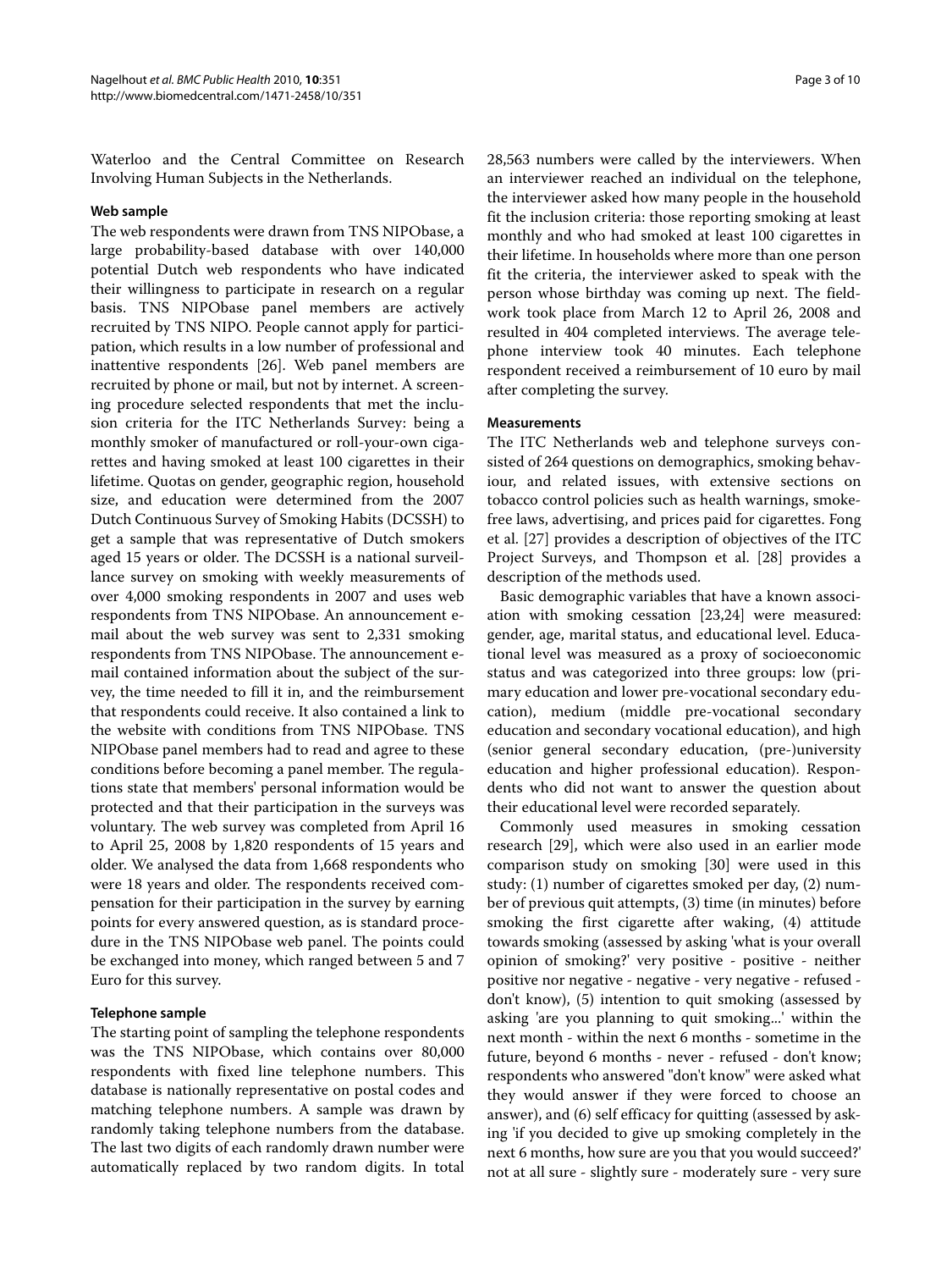- extremely sure - refused - don't know). These questions were the same in wording across modes. Answering categories were read aloud by the telephone interviewers with the exception of the "refused" and "don't know" categories. Answering categories were visible on the screen of the web survey with the exception of the "refused" category. The "don't know" category was preceded by an extra space and was displayed in a grey font to make it less visible.

## **Analyses**

Because young smokers were deliberately oversampled in the web survey to address the research question of another study, all analyses were conducted with the data weighted for age. To evaluate coverage in the web sample, telephone respondents who had internet access were compared to telephone respondents without internet access. To evaluate coverage in the telephone sample, web respondents that had a fixed telephone line were compared to web respondents without a fixed line. Since coverage error was expected to affect which part of the population was contacted, respondents were compared with respect to demographic variables. This was done using chi-square tests (gender, marital status, and educational level) and t-tests (age).

To assess differences in the combination of coverage and non-response error, respondents from both samples were compared to the demographic characteristics of smoking respondents of Statistics Netherlands (CBS) from 2006-2007. The CBS statistics are the official national statistics for the Netherlands, and use the national registry as a sampling frame. The CBS uses computer assisted personal interviewing on a sample of 10,000 persons. Survey interviewing occurs evenly throughout the year. Since non-response error also was expected to affect which part of the initial sample responds to the survey, respondents were compared with respect to demographic variables. The web, telephone, and CBS samples were compared on demographic variables using chi-square tests (gender, marital status, and educational level).

To assess differences which might be attributed in large part to differences in measurement error, web and telephone respondents were compared with each other. Measurement error was expected to arise from reactions to the measurement instrument. The web and telephone samples were therefore compared on smoking related questions using chi-square tests and Mann-Whitney Utests (attitude towards smoking, intention to quit smoking, and self efficacy for quitting) and t-tests and Levene's F-tests (number of cigarettes smoked per day, number of previous quit attempts, and time before smoking the first cigarette after waking). These analyses were employed without respondents who had no fixed telephone or who

did not have access to the internet to control for coverage error differences. Furthermore, linear regression analyses were employed that tested the effects of interviewing modes on answers to smoking related questions, controlling for gender, marital status, educational level, and age. Also, interactions between interviewing mode and educational level were tested.

## **Results**

Both the web and telephone survey had a cooperation rate of 78.1%, which means that 78.1% of the eligible respondents who were contacted and capable of doing the interview completed the interview (see Table 1). The response rate for the telephone survey was 4.2%. This means that 4.2% of all eligible telephone respondents, including non-contacts whose eligibility was estimated, completed the interview. A response rate could not be calculated for the web survey, since the initial sample consisted of only eligible respondents who were all emailed. Therefore, there were no non-contacts in the web survey.

As can be seen in Table 2, 1,438 out of 1,668 (86.2%) web respondents had a fixed line telephone. Web respondents with a fixed line telephone did not differ on gender from web respondents without a fixed line telephone ( $p =$ 0.697). Web respondents with a fixed line telephone were significantly more often married ( $p < 0.001$ ), had a lower educational level ( $p = 0.032$ ), and were older ( $p < 0.001$ ) than web respondents without a fixed line telephone.

Of the telephone respondents, 359 out of 404 (88.9%) had internet access at home. Telephone respondents with internet access did not differ on gender from telephone respondents without internet access ( $p = 0.389$ ). Telephone respondents with internet access were significantly more often married ( $p < 0.001$ ), had a higher educational level ( $p < 0.001$ ), and were younger ( $p < 0.001$ ) than telephone respondents without internet.

In Table 3, the demographics of the web and telephone respondents were compared to the demographics of the respondents of Statistics Netherlands (CBS). The CBS, web, and telephone respondents did not significantly differ on gender (CBS with web:  $p = 0.255$ , CBS with telephone: p = 0.689). The web respondents were significantly less often married ( $p < 0.001$ ) and lower educated  $(p < 0.001)$  than the CBS respondents. The telephone respondents were significantly less often married  $(p < 0.001)$  and higher educated  $(p < 0.001)$  than the CBS respondents.

Table 4 presents the comparisons of the web and telephone sample on smoking related variables. Web and telephone respondents did not differ on mean number of cigarettes smoked per day ( $p = 0.591$ ), mean number of previous quit attempts ( $p = 0.206$ ), and mean number of minutes before smoking the first cigarette after waking (p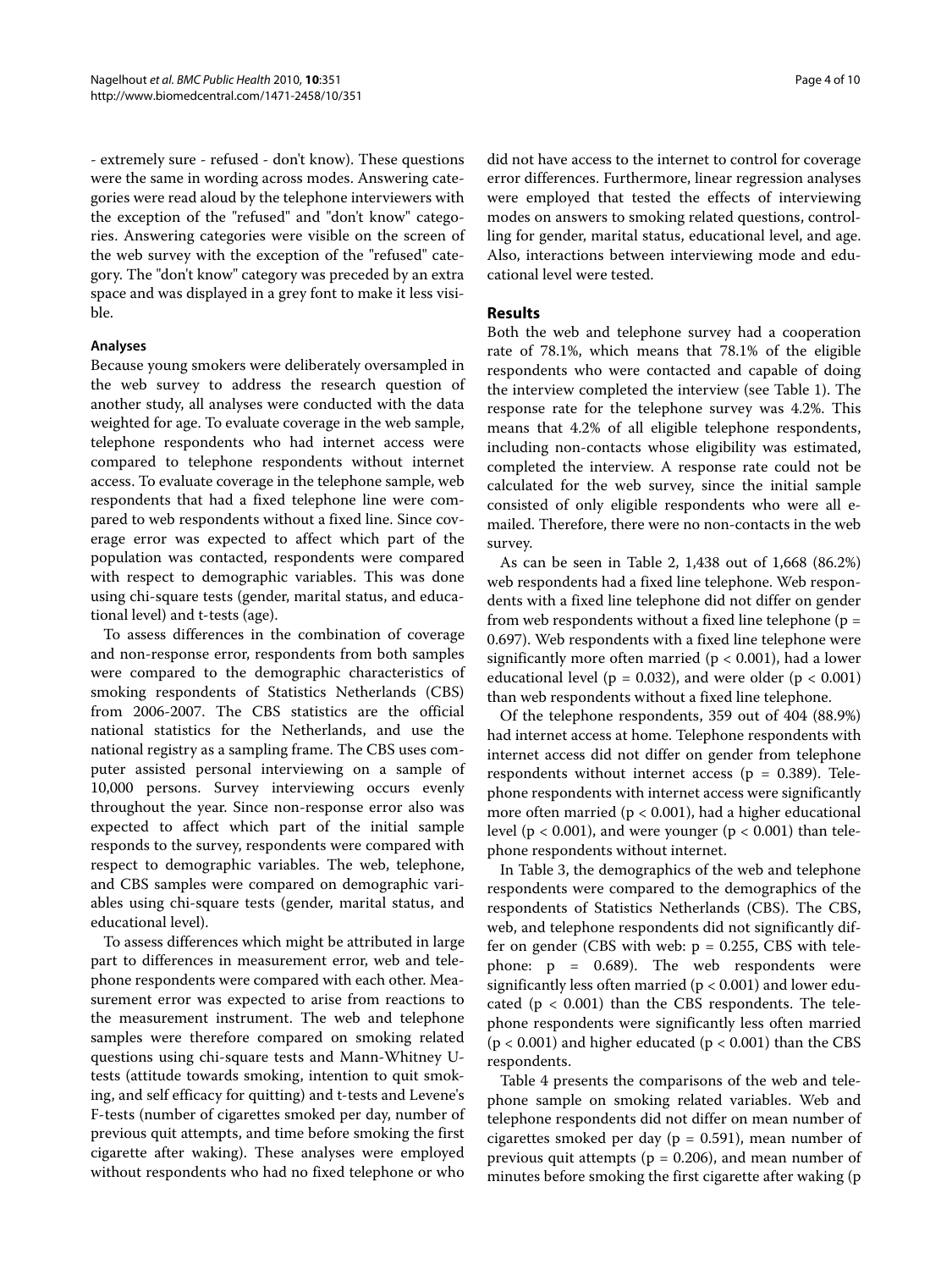|                                                                                                                                                                                                                                                                                 | <b>Web survey</b>                      | <b>Telephone survey</b>                                                 |
|---------------------------------------------------------------------------------------------------------------------------------------------------------------------------------------------------------------------------------------------------------------------------------|----------------------------------------|-------------------------------------------------------------------------|
| Eligible*                                                                                                                                                                                                                                                                       | 2,331                                  | 592                                                                     |
| <b>Interviews</b>                                                                                                                                                                                                                                                               | 1,820                                  | 404                                                                     |
| Refusals                                                                                                                                                                                                                                                                        | 511                                    | 113                                                                     |
| Non-contact                                                                                                                                                                                                                                                                     |                                        | 52                                                                      |
| • adult smoker in household                                                                                                                                                                                                                                                     |                                        | 3                                                                       |
| - estimated to be eligible (97,1%)                                                                                                                                                                                                                                              |                                        | 3                                                                       |
| • unknown if adult smoker in household                                                                                                                                                                                                                                          |                                        | 49                                                                      |
| - estimated to be eligible (22,4%)                                                                                                                                                                                                                                              |                                        | 11                                                                      |
| Other                                                                                                                                                                                                                                                                           |                                        | 23                                                                      |
| Ineligible**                                                                                                                                                                                                                                                                    |                                        | 11,504                                                                  |
| Eligibility unknown***                                                                                                                                                                                                                                                          |                                        | 16,467                                                                  |
| Unknown if housing unit                                                                                                                                                                                                                                                         |                                        | 5,220                                                                   |
| - estimated to be eligible (22,4%)                                                                                                                                                                                                                                              |                                        | 1,169                                                                   |
| Housing unit                                                                                                                                                                                                                                                                    |                                        | 11,247                                                                  |
| • adult smoker in household                                                                                                                                                                                                                                                     |                                        | 7,327                                                                   |
| - estimated to be eligible (97,1%)                                                                                                                                                                                                                                              |                                        | 7,115                                                                   |
| • unknown if adult smoker in household                                                                                                                                                                                                                                          |                                        | 3,920                                                                   |
| - estimated to be eligible (22,4%)                                                                                                                                                                                                                                              |                                        | 878                                                                     |
| <b>Total attempted to contact</b>                                                                                                                                                                                                                                               | 2,331                                  | 28,563                                                                  |
| Cooperation rate+                                                                                                                                                                                                                                                               | 78.1%                                  | 78.1%                                                                   |
| Response rate‡<br>$\mathbf{1}$ $\mathbf{1}$ $\mathbf{1}$ $\mathbf{1}$ $\mathbf{1}$ $\mathbf{1}$<br>and the state of the<br>the contract of the contract of the contract of the contract of the contract of the contract of the contract of<br>the company of the company of the | $\mathbf{r}$ . The set of $\mathbf{r}$ | 4.2%<br>$\mathbf{r}$ and $\mathbf{r}$<br>$\blacksquare$<br>$\mathbf{r}$ |

#### **Table 1: Response information of the web and telephone survey with cooperation and response rates**

\* Eligible cases included cases where an interview was completed, refusal occurred, non-contact at a residential household or where respondents were unable to complete the interview due to language difficulties or disability.

\*\* Ineligible cases included non-residential numbers (such as business or fax lines) and telephone numbers which were invalid. Ineligible cases also included households with no adult monthly smokers of manufactured or roll-your-own cigarettes who have smoked at least 100 cigarettes in their lifetime.

\*\*\* Cases where eligibility was unknown were recorded separately.

† Cooperation rate was calculated according to the AAPOR definition COOP4 [\[35](#page-10-15)]. This was the number of interviews (404 for telephone) divided by the number of eligible respondents who were contacted and capable of doing the interview (404 + 113 for telephone).

‡ Response rate was calculated according to the AAPOR definition RR4 [[35\]](#page-10-15). This was the number of interviews (404 for telephone) divided by the number of respondents who were eligible or estimated to be eligible (404 + 113 + 3 + 11 + 23 + 1,169 + 7,115 + 878 for telephone). Estimates of eligibility were made using the eligibility rate of the respondents from whom the eligibility was known. The eligibility rate of households with adults smokers was 97,1% and the eligibility rate of households of which it was unknown if there was an adult smoker was 22,4%. Response rate was not calculated for the web survey, since all respondents from the initial sample were contacted and eligible.

= 0.492). However, there were significant differences between web and telephone respondents in the variances of the number of previous quit attempts ( $F = 6.11$ ,  $p =$ 0.014) and number of minutes before smoking the first cigarette after waking (F = 4.12, p = 0.043), but not in the variance of number of cigarettes smoked per day  $(F =$ 0.65,  $p = 0.420$ ). In the regression analyses we found that, controlling for gender, marital status, educational level, and age, telephone and web respondents did not differ on number of cigarettes smoked per day (Beta =  $0.00$ , p = 0.943), number of previous quit attempts (Beta =  $0.04$ , p = 0.135), and time before smoking the first cigarette after waking (Beta = -0.03, p = 0.190).

As can be seen in Table 4, web respondents used the "don't know" options more often than telephone respondents on the categorical variables. Telephone respondents were more negative about smoking ( $p < 0.001$ ), and had less intention to quit smoking ( $p < 0.001$ ), and more self efficacy for quitting, than web respondents ( $p \lt$ 0.001). When the "refused" and "don't know" answers were recoded to missing values, the central tendency of attitude towards smoking (U = 245,110;  $p < 0.001$ ), intention to quit smoking (U = 255,932;  $p = 0.029$ ), and self efficacy for quitting ( $U = 248,179$ ;  $p = 0.004$ ) differed significantly between interviewing modes. In the regression analyses we found that, controlling for gender, marital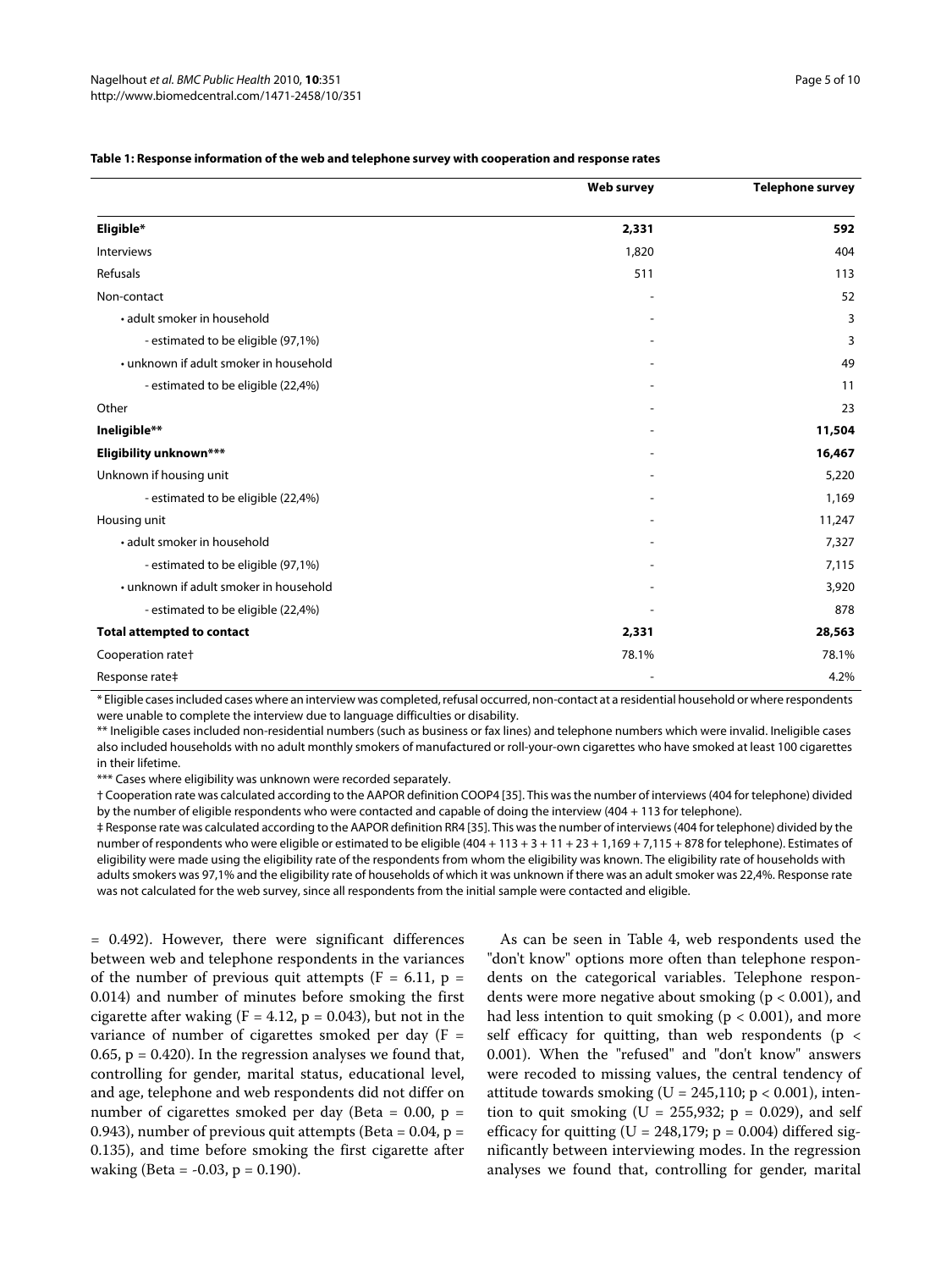|                              | Web sample $(n = 1,668)$                |                                         |                       | Telephone sample $(n = 404)$        |                                       |                       |
|------------------------------|-----------------------------------------|-----------------------------------------|-----------------------|-------------------------------------|---------------------------------------|-----------------------|
|                              | <b>With telephone</b><br>$(n = 1, 438)$ | <b>Without telephone</b><br>$(n = 230)$ | Significance<br>tests | <b>With internet</b><br>$(n = 359)$ | <b>Without internet</b><br>$(n = 45)$ | Significance<br>tests |
| Gender (%)                   |                                         |                                         | $x^2 = 0.15$          |                                     |                                       | $x^2 = .74$           |
| Men                          | 52.4                                    | 53.9                                    | $(df = 1)$            | 55.8                                | 48.8                                  | $(df = 1)$            |
| Women                        | 47.6                                    | 46.1                                    |                       | 44.2                                | 51.2                                  |                       |
| Marital status (%)           |                                         |                                         | $x^2$ = 39.63***      |                                     |                                       | $x^2$ = 27.93***      |
| Not married                  | 41.5                                    | 63.3                                    | $(df = 3)$            | 44.0                                | 40.0                                  | $(df = 3)$            |
| Married                      | 50.4                                    | 28.0                                    |                       | 49.5                                | 37.5                                  |                       |
| Widowed                      | 2.2                                     | 1.4                                     |                       | 2.5                                 | 20.0                                  |                       |
| Divorced                     | 6.0                                     | 7.2                                     |                       | 4.1                                 | 2.5                                   |                       |
| <b>Educational level (%)</b> |                                         |                                         | $x^2 = 8.78^*$        |                                     |                                       | $x^2$ = 26.29***      |
| Low                          | 51.9                                    | 43.0                                    | $(df = 3)$            | 31.0                                | 70.7                                  | $(df = 3)$            |
| Middle                       | 34.9                                    | 37.2                                    |                       | 50.0                                | 24.4                                  |                       |
| High                         | 12.5                                    | 18.8                                    |                       | 15.2                                | 2.4                                   |                       |
| No answer                    | 0.7                                     | 1.0                                     |                       | 3.8                                 | 2.4                                   |                       |
| Age (mean; SD)               | 43.3; 14.7                              | 35.3; 12.3                              | $t = -8.53***$        | 41.1; 13.6                          | 57.1; 17.4                            | $t = 5.66***$         |

## **Table 2: Comparison of demographics of respondents with and without fixed line telephone and internet access**

status, educational level, and age, telephone respondents had significantly more negative attitudes towards smoking (Beta =  $-0.09$ ,  $p < 0.001$ ), less intention to quit smoking (Beta =  $-0.07$ ,  $p = 0.002$ ), and more self efficacy for quitting (Beta =  $0.06$ ,  $p = 0.008$ ) than web respondents.

When controlling for gender, marital status, educational level, and age, interactions of mode of interviewing with educational level were tested with the smoking related variables as outcomes. There was a significant interaction effect found of mode of interviewing with educational level on self efficacy for quitting (Beta = - 0.15,  $p = 0.003$ ). Higher educated respondents had more self efficacy for quitting in the web sample (Beta  $= 0.17$ , p  $<$  0.001), but not in the telephone sample (Beta = 0.05, p = 0.314).

## **Discussion**

The aim of this study was to compare the ITC Netherlands web and telephone surveys on demographic and smoking related variables to assess differences in data quality. Data quality differences were present, but they were small and not consistently favourable for either web or telephone interviewing. Cooperation rates were high for both the web and telephone survey (78%), which can be explained by the use of a well respected market research company and the use of reimbursements.

In our study we found relatively large coverage error differences. For example, 31% of respondents with internet access had a low educational level, while 71% of respondents without internet access had a low educational level. However, in absolute terms, coverage error differences are not very large in the Netherlands, since there are not many people without internet access (14% of the population) or without a fixed line telephone (9% of the population) [[17](#page-10-2)]. As internet access keeps increasing and fixed line telephone access keeps decreasing, as was the case in the last several years [\[17](#page-10-2)[,31](#page-10-16),[32](#page-10-17)], the degree of coverage error in web surveys is expected to decrease while the degree of coverage error in telephone surveys is expected to increase. Our web and telephone samples both showed coverage error differences with respect to marital status, educational level, and age, but not with respect to gender. Differences between telephone respondents with and without internet access were somewhat larger than differences between web respondents with and without fixed line telephone.

Non-response combined with coverage error differences were found for both the web and telephone survey with respect to marital status and educational level, but not with respect to gender. The largest difference was found between the telephone survey and the Dutch population of smokers with respect to educational level. The telephone survey contained 12% less lower educated

 $*$  p < 0.05

 $** p < 0.01$ \*\*\*  $p < 0.001$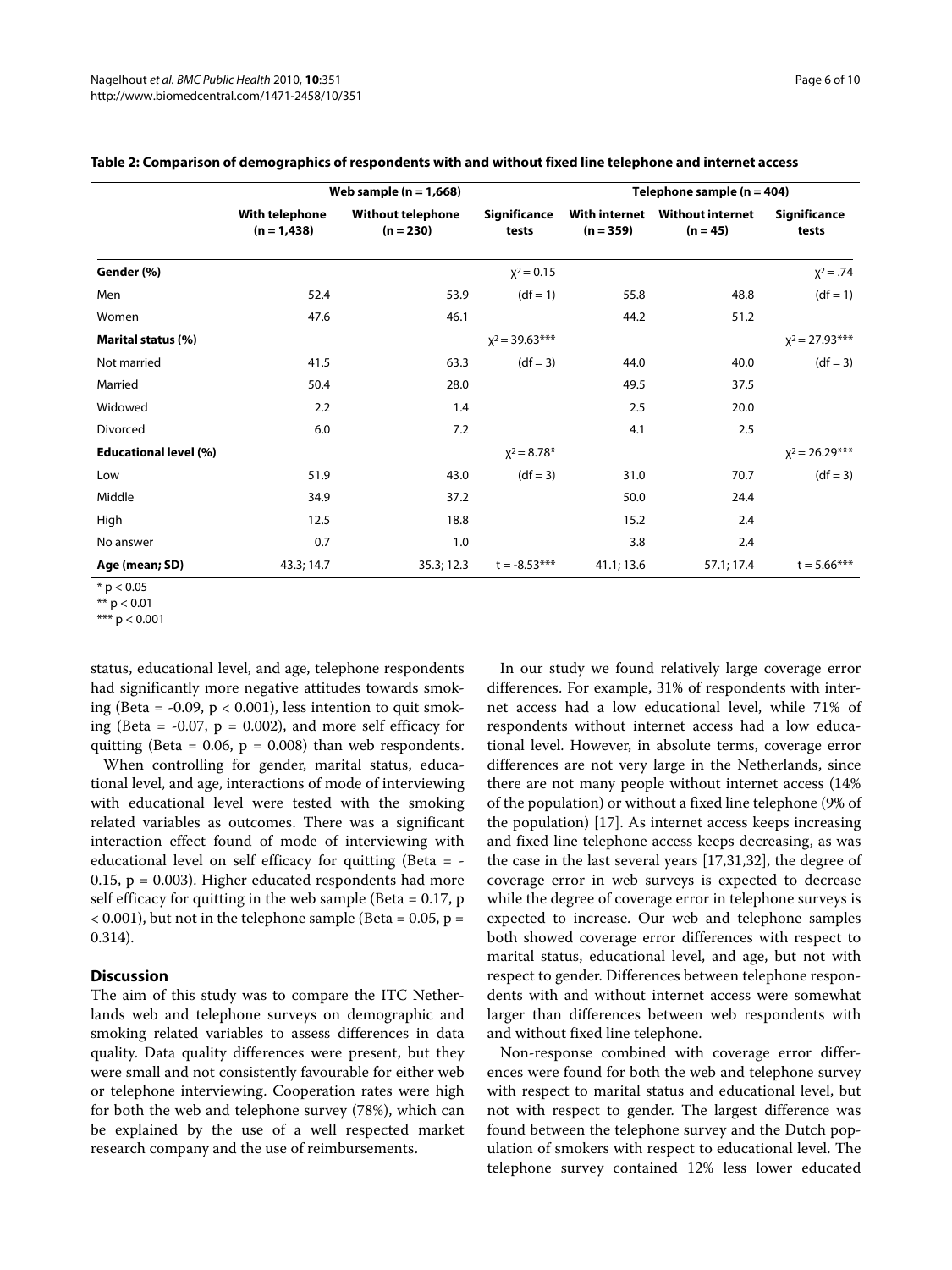|                              | <b>CBS</b> sample<br>$(n = 4, 133)$ | Web sample<br>$(n = 1,668)$ | <b>Telephone sample</b><br>$(n = 404)$ | <b>Significance tests</b> |                                |
|------------------------------|-------------------------------------|-----------------------------|----------------------------------------|---------------------------|--------------------------------|
|                              |                                     |                             |                                        | <b>CBS</b> versus<br>web  | <b>CBS</b> versus<br>telephone |
| Gender (%)                   |                                     |                             |                                        | $x^2$ = 0.16              | $x^2$ = 1.30                   |
| Men                          | 54.2                                | 52.6                        | 55.3                                   | $(df = 1)$                | $(df = 1)$                     |
| Women                        | 45.8                                | 47.4                        | 44.7                                   |                           |                                |
| Marital status (%)           |                                     |                             |                                        | $x^2$ = 104.68***         | $x^2$ = 32.82***               |
| Not married                  | 33.1                                | 44.2                        | 43.6                                   | $(df = 3)$                | $(df = 3)$                     |
| Married                      | 50.2                                | 47.7                        | 48.3                                   |                           |                                |
| Widowed                      | 5.1                                 | 2.0                         | 4.2                                    |                           |                                |
| Divorced                     | 11.7                                | 6.1                         | 3.9                                    |                           |                                |
| <b>Educational level (%)</b> |                                     |                             |                                        | $x^2$ = 20.14***          | $x^2 = 95.34***$               |
| Low                          | 46.5                                | 50.8                        | 35.0                                   | $(df = 3)$                | $(df = 3)$                     |
| Middle                       | 36.7                                | 35.1                        | 47.4                                   |                           |                                |
| High                         | 16.6                                | 13.3                        | 13.9                                   |                           |                                |
| No answer                    | 0.3                                 | 0.8                         | 3.7                                    |                           |                                |

#### **Table 3: Comparison of demographics of the Statistics Netherlands (CBS), web and telephone sample**

\*\*  $p < 0.01$ \*\*\* p < 0.001

respondents than the Dutch population of smokers. In order to be able to generalise the findings of these surveys to the Dutch population of smokers, weighting the data to this population seems crucial.

Measurement error differences were found on three of the six smoking related variables. Although these differences were significant, they were only minor: the mean differences in the use of answering categories between the web and telephone survey was 4%. Web respondents used the "don't know" options more often than telephone respondents, as is in accordance with what was found in other studies [\[2](#page-9-7),[11](#page-9-8),[12](#page-9-9)]. This occurs primarily because web respondents see the "don't know" option on the screen whereas telephone interviewers do not read it aloud. Another possibility is that web respondents feel less pressure to give an answer when they do not know the answer to the question [[2](#page-9-7)]. Furthermore, telephone respondents were more negative about smoking and had more self efficacy for quitting than web respondents. These differences might be caused by more socially desirable responding with telephone than with web interviewing [\[2](#page-9-7)[,12](#page-9-9),[16](#page-10-1)]. Also, telephone respondents answered more often that they were not planning to quit smoking, while web respondents answered more often that they were planning to quit smoking sometime in the future but not within 6 months. This difference might be caused by more balanced answering with web interviewing, due to less perceived time pressure [\[2](#page-9-7)]. According to another

study with ITC data from the United States, Canada, the United Kingdom, and Australia, more highly educated smokers have more self efficacy for quitting [[25\]](#page-10-9). This was also found with the ITC Netherlands web survey, but not with the telephone survey, suggesting that the web survey results may be more valid than the telephone survey results.

In this study, we also found some potential disadvantages of web interviewing. Smokers with internet access had a higher educational level than smokers without internet access. Since we used a quota sample with among others quotas for educational level for the web survey, this difference did not result in a higher educated web sample. Therefore, we recommend using quotas for educational level when using web interviewing. Another potential disadvantage of web interviewing is the relatively high number of "don't know" answers. In our web survey, the "don't know" category was visible on screen in a grey font and preceded by an extra space to prevent greater use of the "don't know" option. Answering "don't know" was still relatively high with the question about intention to quit smoking among web respondents (4%). This can be solved by recoding "don't know" answers as "no intention to quit smoking", which is already common practice in studies with one interviewing mode [\[29](#page-10-13),[33](#page-10-18)] and can reduce the differences between a web and telephone sample in mixed mode studies.

 $*$  p  $< 0.05$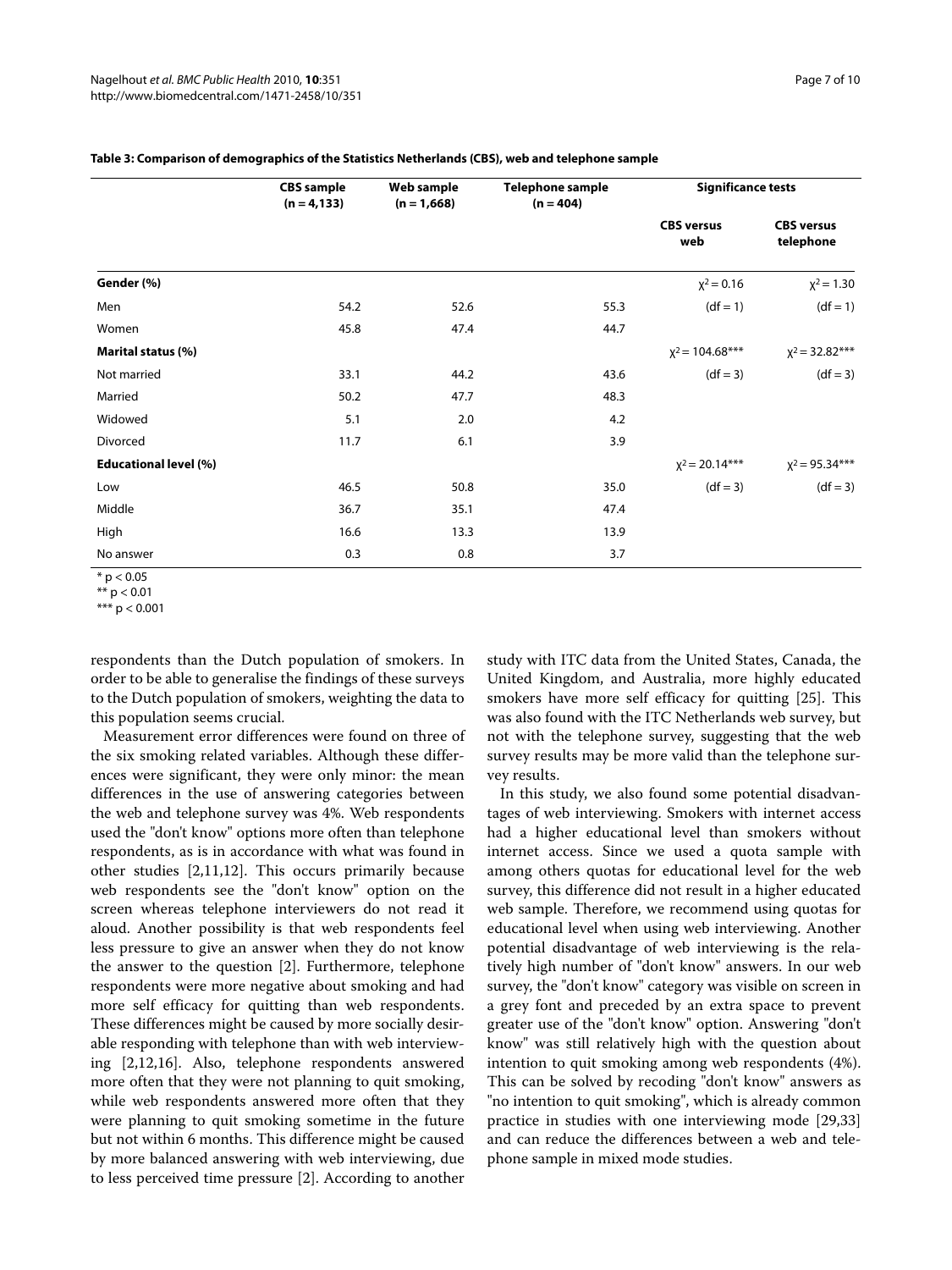#### **Table 4: Comparison of smoking related variables in the web and telephone sample**

|                                                                 | Web sample<br>$(n = 1,668)$ | <b>Telephone sample</b><br>$(n = 404)$ | Significance<br>tests |
|-----------------------------------------------------------------|-----------------------------|----------------------------------------|-----------------------|
| Number of cigarettes smoked per day (mean; SD)                  | 15.3; 8.1                   | 15.0; 8.5                              | $t = -0.54$           |
| Number of previous quit attempts (mean: SD)                     | 2.0; 2.2                    | 2.2; 2.5                               | $t = 1.27$            |
| Time (in minutes) before smoking the first cigarette (mean; SD) | 93.1; 189.2                 | 86.5; 154.9                            | $t = -0.69$           |
| Attitude towards smoking (%)                                    |                             |                                        | $x^2$ = 32.12***      |
| Very positive                                                   | 1.5                         | 0.8                                    | $(df = 6)$            |
| Positive                                                        | 12.7                        | 9.2                                    |                       |
| Neither positive nor negative                                   | 64.3                        | 60.0                                   |                       |
| Negative                                                        | 17.6                        | 23.3                                   |                       |
| Very negative                                                   | 2.4                         | 6.7                                    |                       |
| Refused                                                         | 0.0                         | 0.0                                    |                       |
| Don't know                                                      | 1.6                         | 0.0                                    |                       |
| Intention to quit smoking (%)                                   |                             |                                        | $x^2$ = 51.25***      |
| Within the next month                                           | 5.6                         | 7.8                                    | $(df = 5)$            |
| Within the next 6 months                                        | 19.3                        | 20.0                                   |                       |
| Sometime in the future, beyond 6 months                         | 56.6                        | 44.7                                   |                       |
| Never                                                           | 14.3                        | 26.7                                   |                       |
| Refused                                                         | 0.0                         | 0.3                                    |                       |
| Don't know                                                      | 4.2                         | 0.6                                    |                       |
| Self efficacy for quitting (%)                                  |                             |                                        | $x^2$ = 29.38***      |
| Not at all sure                                                 | 35.4                        | 30.6                                   | $(df = 6)$            |
| Slightly sure                                                   | 35.0                        | 29.5                                   |                       |
| Moderately sure                                                 | 16.5                        | 22.3                                   |                       |
| Very sure                                                       | 6.0                         | 5.6                                    |                       |
| <b>Extremely sure</b>                                           | 4.5                         | 9.7                                    |                       |
| Refused                                                         | 0.0                         | 0.3                                    |                       |
| Don't know                                                      | 2.7                         | 1.9                                    |                       |

 $* p < 0.05$ 

\*\*  $p < 0.01$ \*\*\* p < 0.001

Of course, factors other than survey error play a role when choosing an interviewing mode for a particular study. Web surveys are less costly than telephone surveys, and allow for lengthier questionnaires, a shorter fieldwork period, and the inclusion of visual stimuli [[1-](#page-9-0)[3](#page-9-1)]. Budget constraints can be a powerful motivator to choose web interviewing, since the differences in costs are huge. In our study, the costs were  $E15$  (US\$22) for fieldwork costs and reimbursements per web respondent and €62 (US\$90) per telephone respondent. Some studies suggest that this difference will increase in time, because telephone surveys become increasingly more expensive [[1,](#page-9-0)[34\]](#page-10-19).

Although our study shows that using a mixed mode approach can threaten comparability of results, it can also have advantages. A mixed mode approach can reduce coverage error, when people without access to one mode have access to another mode [[1,](#page-9-0)[3,](#page-9-1)[6](#page-9-4)]. Also, using a mixed mode approach in multi-country studies with one mode within each country but different modes across countries can reduce coverage error when one country has high internet access and low telephone access and another country has high telephone access and low internet access [\[1](#page-9-0),[3](#page-9-1),[6\]](#page-9-4). Furthermore, non-response error can be reduced by using a mixed mode approach in which respondents can choose their interviewing mode [\[3](#page-9-1)[,6](#page-9-4)].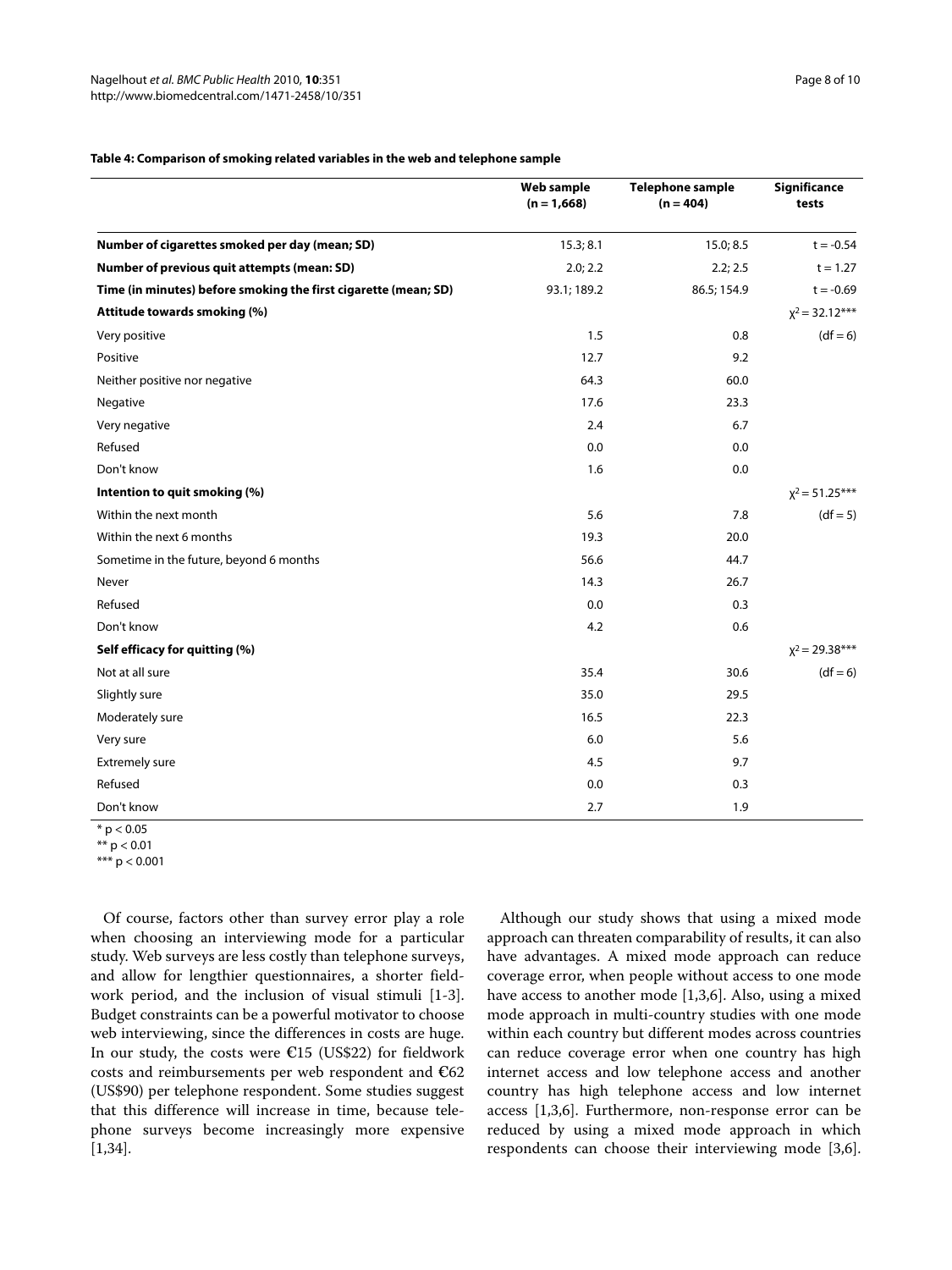Finally, measurement error can be reduced by using a self-administered interviewing mode (for example web interviewing) for answering the sensitive questions that are part of an interviewer administered survey (for example telephone interviewing) [[3](#page-9-1)[,6](#page-9-4)].

#### **Limitations**

A limitation of our study was that we could not compare the age distributions of our surveys with the Dutch population of smokers. This was due to a deliberate overrepresentation of young smokers in the web sample, for the purpose of another study. This was unfortunate, since age is an important factor in smoking behaviour [[23](#page-10-7),[24\]](#page-10-8). Fortunately, we could compare the three samples on education, which is perhaps an even more important factor in smoking behaviour. Since the web and telephone sample both contained more respondents who were not married than the Dutch population of smokers, it is expected that they also contained more younger respondents.

Another limitation was that we used internet access at home as an indicator of the possibility to participate in web surveys. However, internet access at school, work, and at other public places can also give the possibility to participate in web surveys. Our study may therefore have overestimated the problem of coverage error in web interviews.

The Netherlands is a country where 86% of the population has internet access, where 88% of the internet users have a broadband connection [[17\]](#page-10-2), and where web surveying is common practice. Therefore, the results from this study may not be generalisable to countries with lower levels of internet access and less experience with web surveying. However, with increasing internet access and the increasing use of web surveys worldwide, the results from this study may well apply to other countries in the near future.

## **Conclusion**

Web interviewing can be regarded as a good alternative to telephone interviewing in smoking cessation research. This conclusion is based on the facts that both our web and telephone surveys contained coverage and nonresponse error differences, which were not consistently favourable for either web or telephone interviewing. Differences between the web and telephone surveys on smoking related variables were small. There were indications of more socially desirable responding with telephone interviewing, suggesting that web surveys may even obtain better data quality than telephone surveys.

## **List of abbreviations**

ITC Project: International Tobacco Control Policy Evaluation Project; DCSSH: Dutch Continuous Survey of Smoking Habits; CBS: Statistics Netherlands.

#### **Competing interests**

The authors declare that they have no competing interests.

#### **Authors' contributions**

GN conducted the statistical analyses and wrote the manuscript. MW, MT, GF, BvdP, and HdV advised on the design of the study and the writing of the manuscript. All authors read and approved the final manuscript.

#### **Acknowledgements**

This study was supported by a grant from ZonMw (the Netherlands Organisation for Health Research and Development). We would like to thank Christian Boudreau and Mi Yan of the Department of Statistics and Actuarial Science at the University of Waterloo of the Data Management Core of the ITC Project for assistance in the data cleaning. We thank Ruth Loewen, Lorraine Craig and Mary McNally of the ITC Project at the University of Waterloo for assistance in the construction and testing of the surveys. We thank Frans Frenken from Statistics Netherlands for conducting the analyses on the CBS data. We thank TNS NIPO for conducting both the web and telephone surveys, and Bart Wichers from TNS NIPO for commenting on a preliminary draft of this article.

#### **Author Details**

1Maastricht University/CAPHRI, PO Box 616, 6200 MD Maastricht, the Netherlands, 2STIVORO for a smoke free future, PO Box 16070, 2500 BB The Hague, the Netherlands, 3University of Waterloo, 200 University Avenue West, Waterloo, Canada, 4Ontario Institute for Cancer Research, 101 College Street, Toronto, Canada and 5University of Amsterdam, PO Box 19268, 1000 GG Amsterdam, the Netherlands

#### Received: 18 February 2010 Accepted: 18 June 2010 Published: 18 June 2010

#### **References**

- <span id="page-9-0"></span>1. Blyth B: Mixed modes: the only 'fitness' regime? International Journal of Market Research 2008, 50:241-266.
- <span id="page-9-7"></span>2. Bronner F, Kuijlen T: The live or digital interviewer. A comparison between CASI, CAPI and CATI with respect to differences in response behaviour**.** International Journal of Market Research 2007, 49:167-190.
- <span id="page-9-1"></span>3. Roberts C: Mixing modes of data collection in surveys: A methodological review**.** In NCRM Methods Review Papers. Volume NCRM/ 008 London: Centre for Comparative Social Surveys, City University; 2007.
- <span id="page-9-2"></span>4. Webb PM, Zimet GD, Fortenberry JD, Blythe MJ: Comparability of a computer-assisted versus written method for collecting health behavior information from adolescent patients**.** Journal of Adolescent Health 1999, 24:383-388.
- <span id="page-9-3"></span>5. Weisberg HF: The total survey error approach. A guide to the new science of survey research Chicago: The University of Chicago Press; 2005.
- <span id="page-9-4"></span>6. De Leeuw ED: To mix or not to mix data collection modes in surveys**.** Journal of Official Statistics 2005, 21:233-255.
- <span id="page-9-6"></span>7. Fricker S, Galesic M, Tourangeau R, Yan T: An experimental comparison of web and telephone surveys**.** Public Opinion Quarterly 2005, 69:370-392.
- 8. NTIA: Falling through the net: toward digital inclusion**.** Washington, DC: National Telecommunications and Information Administration (NTIA); 2000.
- <span id="page-9-11"></span>9. Cunningham JA, Selby PL, Kypri K, Humphreys KN: Access to the Internet among drinkers, smokers and illicit drug users: Is it a barrier to the provision of interventions on the World Wide Web? Informatics for Health and Social Care 2006, 31:53-58.
- <span id="page-9-5"></span>10. Stoddard JL, Augustson EM: Smokers Who Use Internet and Smokers Who Don't: Data from the Health Information and National Trends Survey (HINTS)**.** Nicotine & Tobacco Research 2006, 8(Suppl 1):S77-85.
- <span id="page-9-8"></span>11. Roster CA, Rogers RD, Albaum G: A comparison of response characteristics from web and telephone surveys**.** International Journal of Market Research 2004, 46:359-373.
- <span id="page-9-9"></span>12. Wichers B, Zengerink E: It's the culture, stupid! A cross-cultural comparison of data collection methods**.** Amsterdam: ESOMAR; 2006.
- <span id="page-9-10"></span>13. Erhart M, Wetzel R, Krugel A, Ravens-Sieberer U: Effects of phone versus mail survey methods on the measurement of health-related quality of life and emotional and behavioural problems in adolescents**.** BMC Public Health 2009, 9:491.
- 14. Smith A, Lyons A, Pitts M, Croy S, Ryall R, Garland S, Wong M, Tay E: Assessing knowledge of human papillomavirus and collecting data on